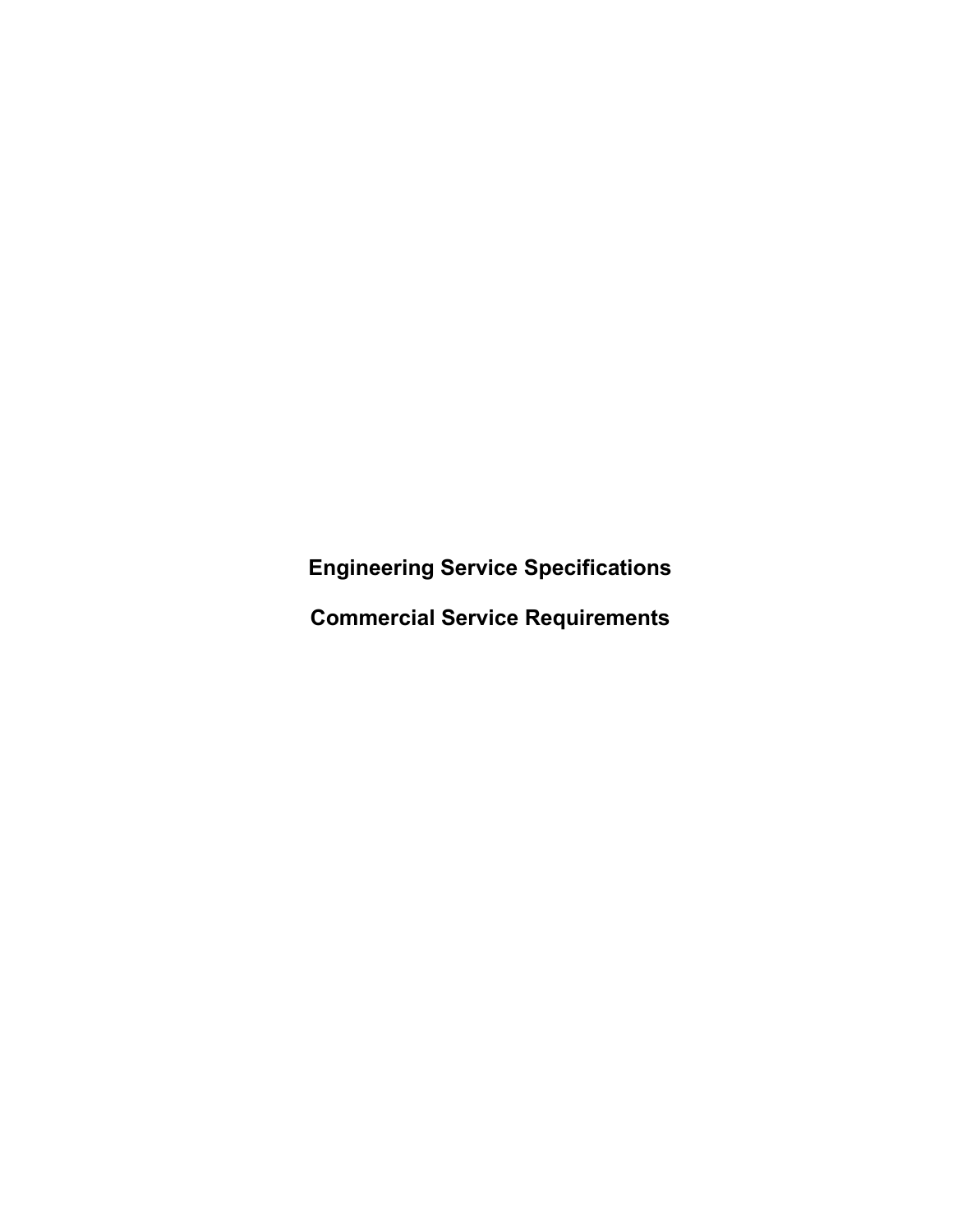# **SLEMCO Commercial Service Order Procedure**

- 1. SLEMCO customers can request service by doing the following:
	- a. Contact SLEMCO's main service department at **(337) 896-5551**
	- b. Contact one of the three SLEMCO service centers:
		- i. **Kaplan** service center **(337) 643-6565** ii. **Crowley** service center **(337) 783-7714** iii. **Washington** service center **(337) 826-7911**
	- c. Apply for service in person at the main SLEMCO office and ask to see someone in new accounts.
- 2. When a request for service is made a service order will be written by a SLEMCO customer service representative.
- 3. Usually the next working day a SLEMCO field representative will contact you concerning your request for service. He or she will make an appointment to meet with you and discuss your service needs.
- 4. The SLEMCO field representative will answer all questions concerning providing you with electrical service. He or she will quote any cost associated with your request and provide any specifications involved with your request.
- 5. Any payment for construction or meter deposits must be paid in the office, by mail, or by phone. **No Payments will be collected by field personnel**.
- 6. **Before any digging is done on your property LA One Call must be notified by calling 811 or 1-800-272-3020.** No work can begin until 48 hours after LA One Call has been notified. *Special Note: Vermillion, Iberia, and Cameron Parishes require 96 hours before any digging can take place.*
- 7. All parishes along with some municipalities in SLEMCO's service area require some sort of permit. Before beginning any wiring on your service contact your local Governing Authority in order to obtain the local regulations concerning obtaining electrical service. **SLEMCO will not install a meter for service unless the service has a permit from the local Governing Authority**.
- 8. SLEMCO will proceed with construction of your job even if no permit has been issued, **but will not install a meter before the permit has been obtained**.
- 9. If at the time of construction you are wired and inspected, SLEMCO will install the meter under the standard **\$50.00** service charge. If at the time of construction you are not wired and inspected there will be an additional **\$15.00** service charge for a serviceman to return later to install the meter.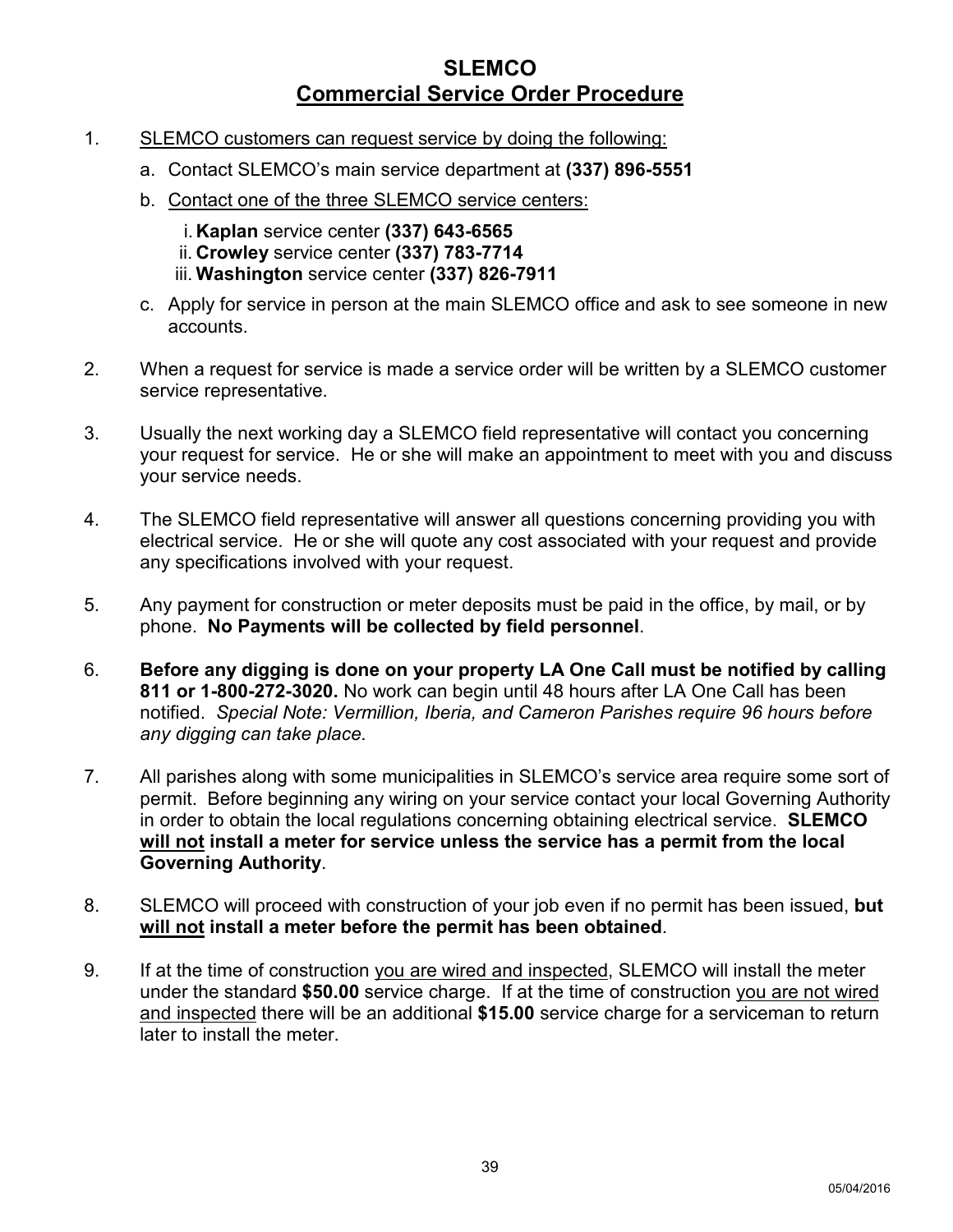# **Applicability of SLEMCO's Commercial Service Entrance Requirements**

It shall be the customer's responsibility for compliance with the National Electrical Code (*NEC*) and any Governing Authority for all equipment beyond the point of connection. The customer is advised to use the service of a qualified electrician to assure compliance with all codes and regulations.

- 1. Applicable to services receiving three-phase power at 120/208, 120/240, 277/480, and 480 volts. In some instances single-phase power at 120/240 volts.
- 2. The service entrance must be located on the outside wall of the structure, making the meter accessible at all times, enabling SLEMCO to make the necessary service connections without having the service wires crossing over any large portion of the roof.
- 3. Customers receiving power at 120/208 or 120/240 volts:
	- $\triangleright$  Customers requiring a 200 Amp service use a self-contained meter base.
	- Customers requiring larger than a 200 Amp service will require a current transformer (*CT*) metering installation with a separate meter base.
- 4. Customers receiving power at 277/480 or 480 volts:
	- $\triangleright$  Regardless of the amperage of the service, customers will require a CT metering installation with a separate special meter base.
	- This special meter base will contain potential transformers (*PTs*). Three PTs (*2.5:1*) for 277/480 volts and Two PTs (*4:1*) for 480 volts
- 5. Anytime a service entrance is changed due to inadequacy, the new service entrance must meet SLEMCO's Specifications for Commercial Service Requirements, whichever is applicable.
- 6. Where a customer asks that the service be disconnected in order to make repairs to the existing commercial establishment, new specifications do not apply. Any time the meter location is changed, then new specifications do apply.
- 7. Underground secondary conductors shall be furnished and installed by customer. SLEMCO will replace the underground secondary conductors should a failure occur. SLEMCO does not stock underground secondary conductor greater than 350 kcmil. Therefore, any failed service that will require secondary conductors greater than 350 kcmil will have to be provided by customer.